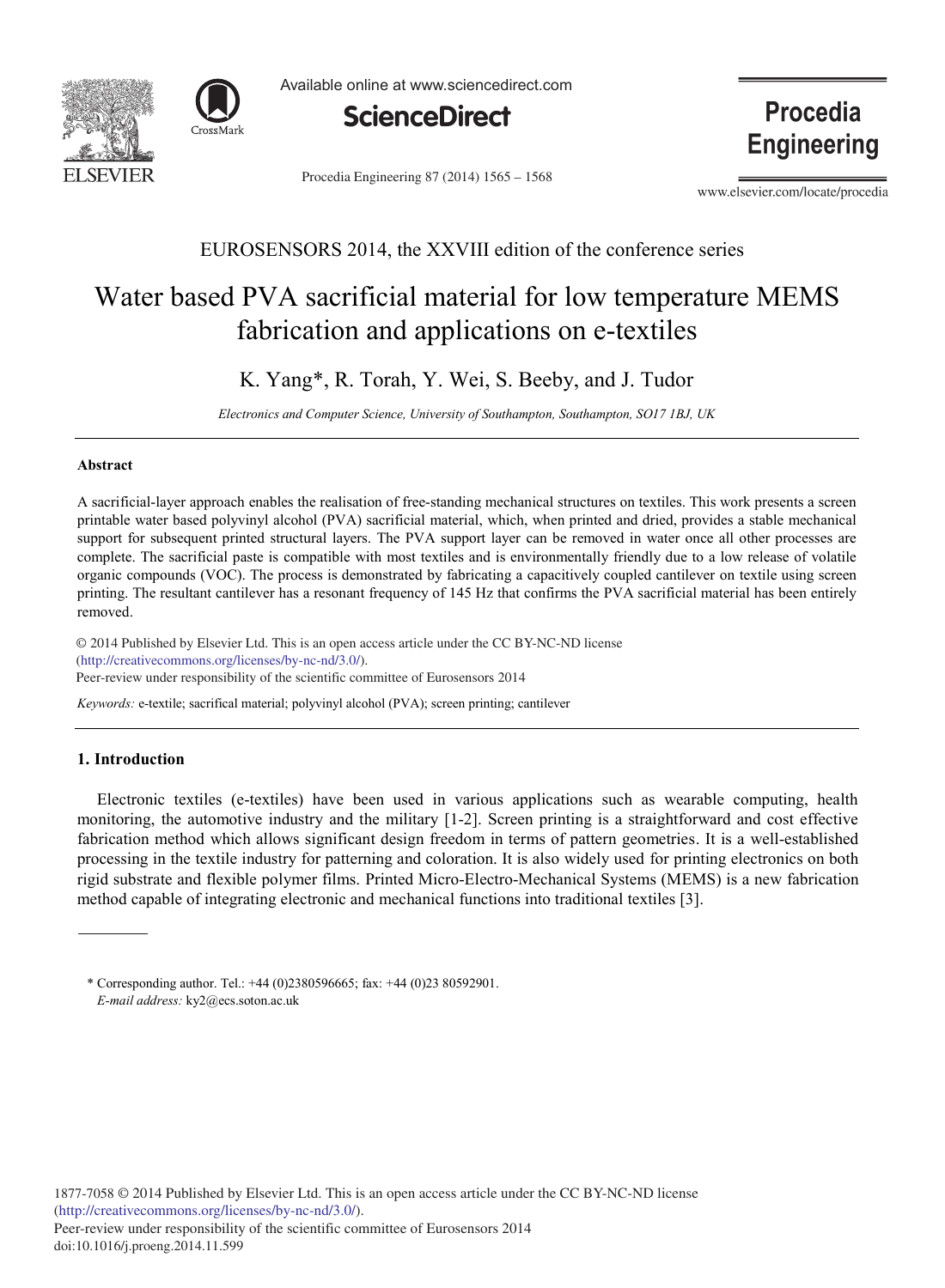A sacrificial-layer approach enables the realisation of free-standing mechanical structures on textile which can be used in various sensing and actuation applications. Conventional silicon based MEMS sacrificial processes, for example, etch the sacrificial material using corrosive chemicals that are not compatible with textiles. We have reported a solvent based Trimethylolethane (TME) sacrificial material for smart fabric application in previous work [4]. However, the TME sacrificial layer needs removal at 160°C for 30 minutes which is not compatible with some delicate textiles.

Polyvinyl alcohol (PVA) is a water soluble polymer which forms a smooth thick film after the water and cosolvent evaporate from the PVA paste at an elevated temperature. The dried PVA layer can provide mechanical support for the subsequent printed layers. Once all the functional layers have been printed and dried, the PVA layer can then be removed by submersing the entire sample in water to release the free-standing structure. This is demonstrated with a cantilever structure with capacitive sensing that has one electrode on top of the structure layer and the other on top of the fabric interface layer to sense the movement of the cantilever. This type of the device can be used to monitor human motion [5].

#### **2. Material and fabrication**

#### *2.1. Materials*

The screen printable PVA sacrificial paste consists of PVA, water, co-solvent and surfactant. Colored pigment was also added as an indicator to monitor the removal progress of the sacrificial layer. The thickness of the sacrificial material is determined by the concentration of PVA and the number of printed layers. In this study, an average thickness of 75 μm was obtained after curing of 5 printed layers.

#### *2.2. Fabrication*

To demonstrate the use of the PVA sacrificial material, a capacitive cantilever was fabricated entirely by screen printing on standard polyester/cotton textile which is used for clothing. The cantilever is 15 mm x 10 mm and the electrode size is 14 mm x 8 mm. A DEK248 semi-automatic printer was used in this study and the printing steps are shown in Figure 1.

- 1) Interface layer: an UV curable interface paste (Fabink-UV-IF1004, Smart Fabric Inks Ltd) was printed on the textile and cured in a UV cabinet (UV Light Technology Ltd) for 60 seconds.
- 2) Bottom electrode: a flexible silver paste (DuPont 5043) was printed and cured at 120  $^{\circ}$ C in a box oven for 10 minutes.
- 3) Sacrificial layer: The PVA sacrificial layer was printed and cured at 100  $^{\circ}$ C for 3 minutes.
- 4) Structure layer: ElectraPolymers EFV4/4965 was printed and UV cured for 60 seconds.
- 5) Top electrode: DuPont 5043 was printed and cured at 120 °C for 10 minutes.
- 6) Sacrificial layer removal: The sample was placed in hot water bath (90 °C) until there was no residue left and then dried at 100 °C for 10 minutes to evaporate the water from the textile. The pigment in the sacrificial paste enables the complete removal of the material to be visually confirmed.



Fig.1. Fabrication process for printed MEMS on textile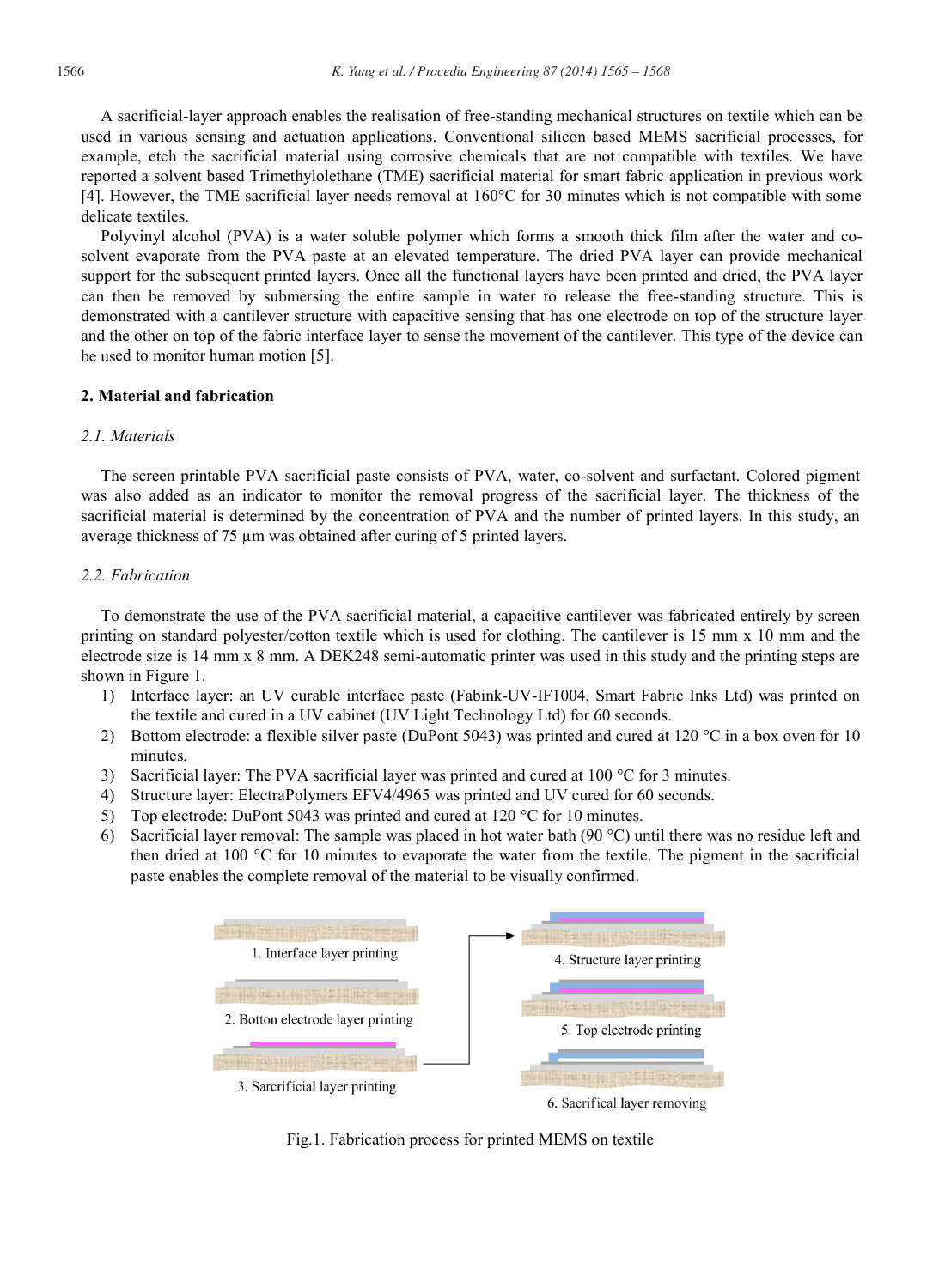The time to remove the sacrificial layer depends on the water temperature and the surrounding structure geometry. It can vary from a few minutes to a couple of hours. Increasing the water temperature increases the rate of dissolution of the printed PVA layer. An ideal temperature range to remove the sacrificial layer is between 80 and 100 °C. The completed capacitive cantilever before and after removing the sacrificial layer is shown in Fig. 2. It shows that the sacrificial layer has been completely removed and therefore a free-standing cantilever has been successfully obtained. The removal results have been confirmed by examining the cross-section of the released cantilever using a scanning electron microscope (SEM) of which the micrographs are shown in Fig.3.



Fig.2. Overview of completed capacitive cantilever before (a) and after (b) removing the sacrificial layer



Fig.3. SEM at different positions along the capacitive cantilever

#### **3. Testing results and discussion**

The cantilever was tested on an electromechanical shaker and the resultant displacement of the printed cantilever was measured using a laser displacement meter (KEYENCE LC-2450) with the laser spot at the free end of the cantilever. Fig. 4 shows the displacement of the cantilever versus frequency with a vibration acceleration of 19.62  $m/s<sup>2</sup>$  indicating a resonant frequency of 145 Hz. The sensitivity of the cantilever was measured at its resonant frequency at different accelerations ranging from 0.1 m/s<sup>2</sup> to 3 m/s<sup>2</sup> with an interval of 0.1 m/s<sup>2</sup>. Fig. 5 shows the displacement increases linearly as the acceleration is increased. The sensitivity of the cantilever is approximately 46  $\mu$ m/ms<sup>-2</sup>.